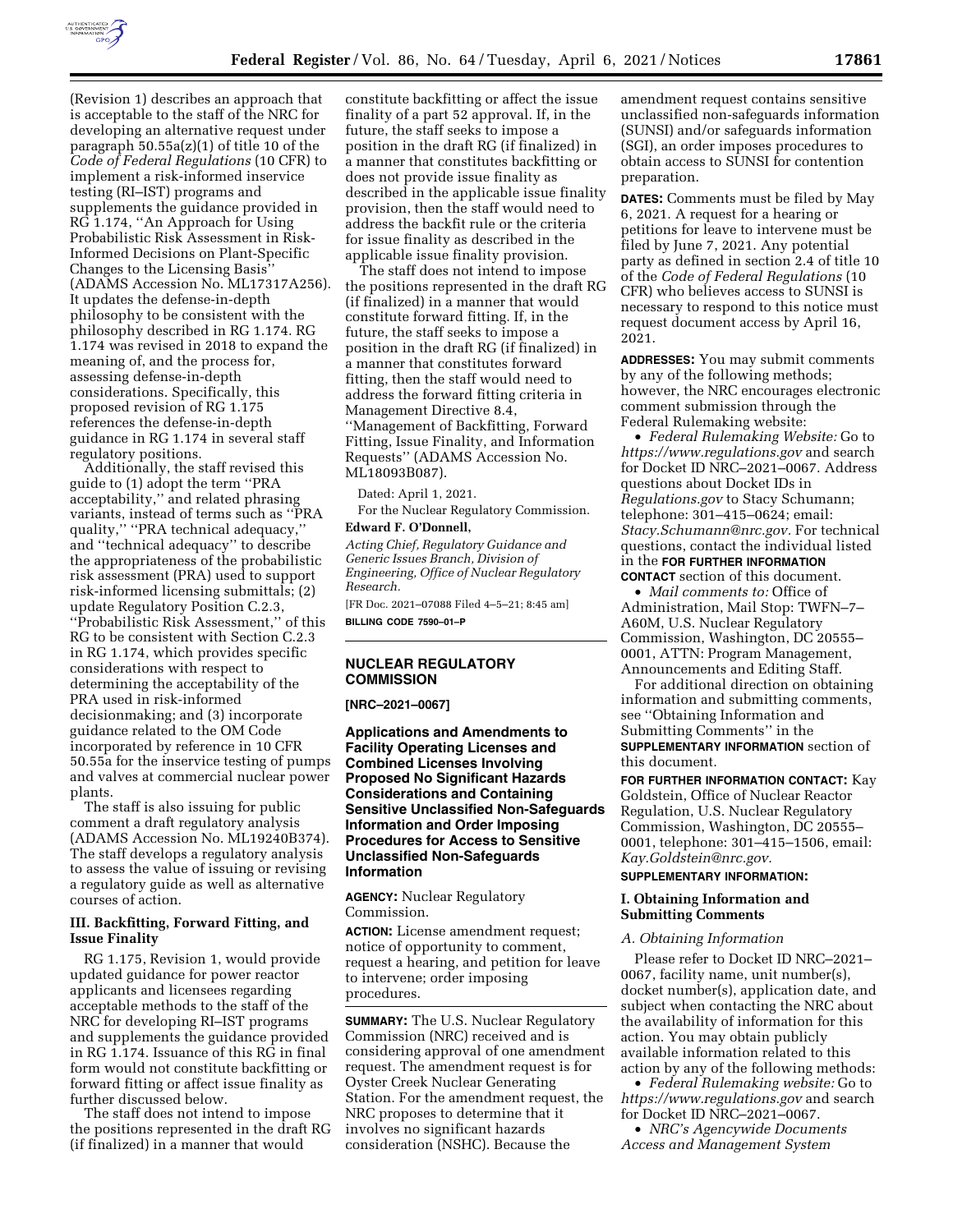*(ADAMS):* You may obtain publicly available documents online in the ADAMS Public Documents collection at *[https://www.nrc.gov/reading-rm/](https://www.nrc.gov/reading-rm/adams.html)  [adams.html.](https://www.nrc.gov/reading-rm/adams.html)* To begin the search, select ''Begin Web-based ADAMS Search.'' For problems with ADAMS, please contact the NRC's Public Document Room (PDR) reference staff at 1–800–397–4209, 301– 415–4737, or by email to *[pdr.resource@](mailto:pdr.resource@nrc.gov) [nrc.gov.](mailto:pdr.resource@nrc.gov)* The ADAMS accession number for each document referenced (if it is available in ADAMS) is provided the first time that it is mentioned in this document.

• *Attention:* The PDR, where you may examine and order copies of public documents, is currently closed. You may submit your request to the PDR via email at *[pdr.resource@nrc.gov](mailto:pdr.resource@nrc.gov)* or call 1– 800–397–4209 or 301–415–4737, between 8:00 a.m. and 4:00 p.m. Eastern Standard Time (EST), Monday through Friday, except Federal holidays.

## *B. Submitting Comments*

The NRC encourages electronic comment submission through the Federal Rulemaking website (*[https://](https://www.regulations.gov) [www.regulations.gov](https://www.regulations.gov)*). Please include Docket ID NRC–2021–0067, facility name, unit number(s), docket number(s), application date, and subject, in your comment submission.

The NRC cautions you not to include identifying or contact information that you do not want to be publicly disclosed in your comment submission. The NRC will post all comment submissions at *[https://](https://www.regulations.gov) [www.regulations.gov](https://www.regulations.gov)* as well as enter the comment submissions into ADAMS. The NRC does not routinely edit comment submissions to remove identifying or contact information.

If you are requesting or aggregating comments from other persons for submission to the NRC, then you should inform those persons not to include identifying or contact information that they do not want to be publicly disclosed in their comment submission. Your request should state that the NRC does not routinely edit comment submissions to remove such information before making the comment submissions available to the public or entering the comment into ADAMS.

## **II. Background**

Pursuant to Section 189a.(2) of the Atomic Energy Act of 1954, as amended (the Act), the NRC is publishing this notice. The Act requires the Commission to publish notice of any amendments issued, or proposed to be issued, and grants the Commission the authority to issue and make immediately effective any amendment

to an operating license or combined license, as applicable, upon a determination by the Commission that such amendment involves NSHC, notwithstanding the pendency before the Commission of a request for a hearing from any person.

This notice includes a notice of an amendment containing SUNSI and SGI.

### **III. Notice of Consideration of Issuance of Amendments to Facility Operating Licenses and Combined Licenses, Proposed No Significant Hazards Consideration Determination, and Opportunity for a Hearing**

The Commission has made a proposed determination that the following amendment request involve NSHC. Under the Commission's regulations in 10 CFR 50.92, this means that operation of the facility in accordance with the proposed amendment would not (1) involve a significant increase in the probability or consequences of an accident previously evaluated, or (2) create the possibility of a new or different kind of accident from any accident previously evaluated, or (3) involve a significant reduction in a margin of safety. The basis for this proposed determination for the amendment request is shown below.

The Commission is seeking public comments on this proposed determination. Any comments received within 30 days after the date of publication of this notice will be considered in making any final determination.

Normally, the Commission will not issue the amendment until the expiration of 60 days after the date of publication of this notice. The Commission may issue the license amendment before expiration of the 60 day period provided that its final determination is that the amendment involves no significant hazards consideration. In addition, the Commission may issue the amendment prior to the expiration of the 30-day comment period if circumstances change during the 30-day comment period such that failure to act in a timely way would result, for example, in derating or shutdown of the facility. If the Commission takes action prior to the expiration of either the comment period or the notice period, it will publish a notice of issuance in the **Federal Register**. If the Commission makes a final no significant hazards consideration determination, any hearing will take place after issuance. The Commission expects that the need to take this action will occur very infrequently.

### *A. Opportunity To Request a Hearing and Petition for Leave To Intervene*

Within 60 days after the date of publication of this notice, any persons (petitioner) whose interest may be affected by this action may file a request for a hearing and petition for leave to intervene (petition) with respect to this action. Petitions shall be filed in accordance with the Commission's ''Agency Rules of Practice and Procedure'' in 10 CFR part 2. Interested persons should consult a current copy of 10 CFR 2.309. The NRC's regulations are accessible electronically from the NRC Library on the NRC's website at *[https://www.nrc.gov/reading-rm/doc](https://www.nrc.gov/reading-rm/doc-collections/cfr/)[collections/cfr/.](https://www.nrc.gov/reading-rm/doc-collections/cfr/)* If a petition is filed, the Commission or a presiding officer will rule on the petition and, if appropriate, a notice of a hearing will be issued.

As required by 10 CFR 2.309(d) the petition should specifically explain the reasons why intervention should be permitted with particular reference to the following general requirements for standing: (1) The name, address, and telephone number of the petitioner; (2) the nature of the petitioner's right to be made a party to the proceeding; (3) the nature and extent of the petitioner's property, financial, or other interest in the proceeding; and (4) the possible effect of any decision or order which may be entered in the proceeding on the petitioner's interest.

In accordance with 10 CFR 2.309(f), the petition must also set forth the specific contentions that the petitioner seeks to have litigated in the proceeding. Each contention must consist of a specific statement of the issue of law or fact to be raised or controverted. In addition, the petitioner must provide a brief explanation of the bases for the contention and a concise statement of the alleged facts or expert opinion that support the contention and on which the petitioner intends to rely in proving the contention at the hearing. The petitioner must also provide references to the specific sources and documents on which the petitioner intends to rely to support its position on the issue. The petition must include sufficient information to show that a genuine dispute exists with the applicant or licensee on a material issue of law or fact. Contentions must be limited to matters within the scope of the proceeding. The contention must be one that, if proven, would entitle the petitioner to relief. A petitioner who fails to satisfy the requirements at 10 CFR 2.309(f) with respect to at least one contention will not be permitted to participate as a party.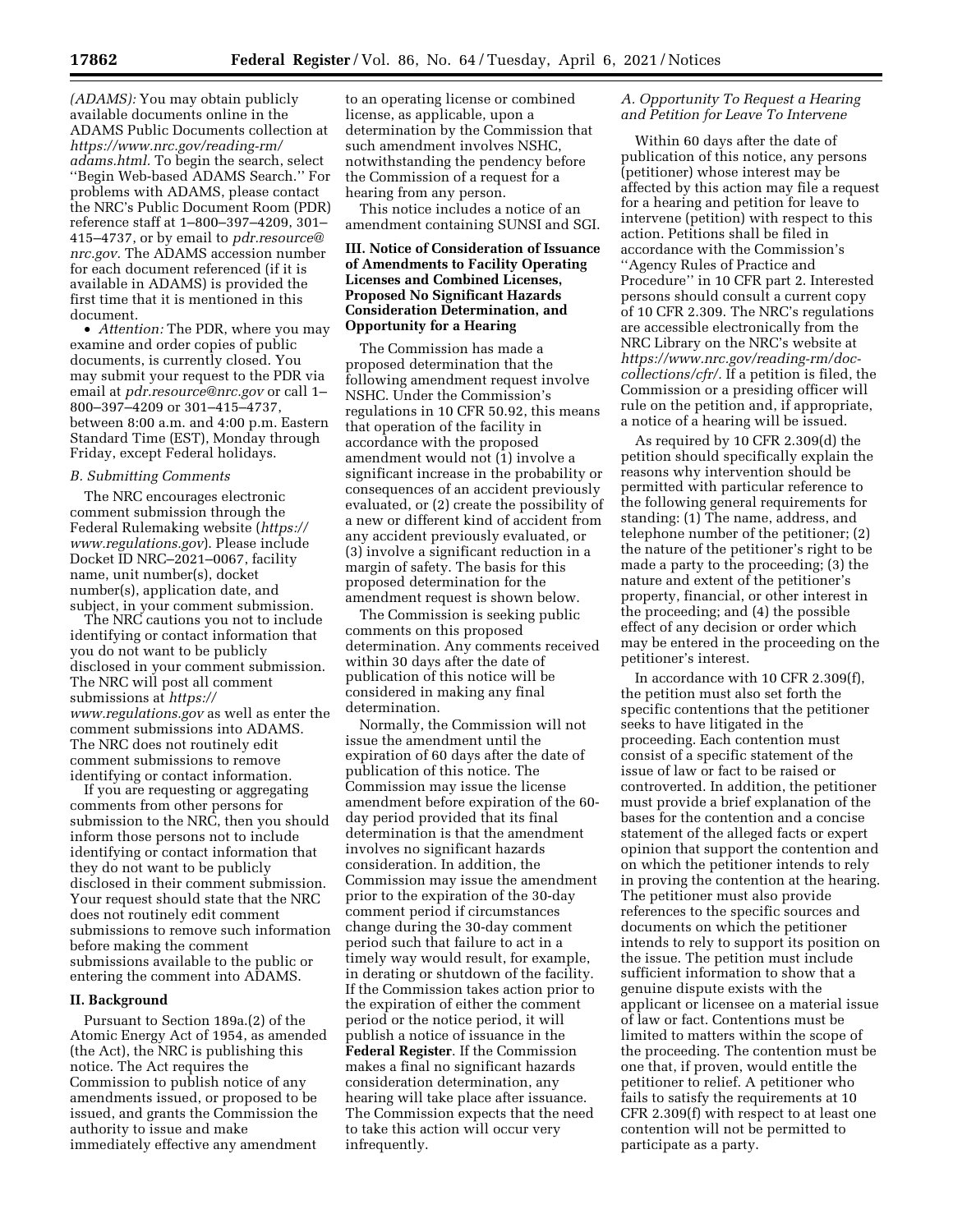Those permitted to intervene become parties to the proceeding, subject to any limitations in the order granting leave to intervene. Parties have the opportunity to participate fully in the conduct of the hearing with respect to resolution of that party's admitted contentions, including the opportunity to present evidence, consistent with the NRC's regulations, policies, and procedures.

Petitions must be filed no later than 60 days from the date of publication of this notice. Petitions and motions for leave to file new or amended contentions that are filed after the deadline will not be entertained absent a determination by the presiding officer that the filing demonstrates good cause by satisfying the three factors in 10 CFR  $2.309(c)(1)(i)$  through (iii). The petition must be filed in accordance with the filing instructions in the ''Electronic Submissions (E-Filing)'' section of this document.

If a hearing is requested, and the Commission has not made a final determination on the issue of NSHC, the Commission will make a final determination on the issue of NSHC. The final determination will serve to establish when the hearing is held. If the final determination is that the amendment request involves NSHC, the Commission may issue the amendment and make it immediately effective, notwithstanding the request for a hearing. Any hearing would take place after issuance of the amendment. If the final determination is that the amendment request involves a significant hazards consideration, then any hearing held would take place before the issuance of the amendment unless the Commission finds an imminent danger to the health or safety of the public, in which case it will issue an appropriate order or rule under 10 CFR part 2.

A State, local governmental body, Federally recognized Indian Tribe, or agency thereof, may submit a petition to the Commission to participate as a party under 10 CFR 2.309(h)(1). The petition should state the nature and extent of the petitioner's interest in the proceeding. The petition should be submitted to the Commission no later than 60 days from the date of publication of this notice. The petition must be filed in accordance with the filing instructions in the ''Electronic Submissions (E-Filing)'' section of this document, and should meet the requirements for petitions set forth in this section, except that under 10 CFR 2.309(h)(2) a State, local governmental body, or Federally recognized Indian Tribe, or agency thereof does not need to address the standing requirements in 10 CFR

2.309(d) if the facility is located within its boundaries. Alternatively, a State, local governmental body, Federally recognized Indian Tribe, or agency thereof may participate as a non-party under 10 CFR 2.315(c).

If a petition is submitted, any person who is not a party to the proceeding and is not affiliated with or represented by a party may, at the discretion of the presiding officer, be permitted to make a limited appearance pursuant to the provisions of 10 CFR 2.315(a). A person making a limited appearance may make an oral or written statement of his or her position on the issues but may not otherwise participate in the proceeding. A limited appearance may be made at any session of the hearing or at any prehearing conference, subject to the limits and conditions as may be imposed by the presiding officer. Details regarding the opportunity to make a limited appearance will be provided by the presiding officer if such sessions are scheduled.

#### *B. Electronic Submissions (E-Filing)*

All documents filed in NRC adjudicatory proceedings, including a request for hearing and petition for leave to intervene (petition), any motion or other document filed in the proceeding prior to the submission of a request for hearing or petition to intervene, and documents filed by interested governmental entities that request to participate under 10 CFR 2.315(c), must be filed in accordance with the NRC's E-Filing rule (72 FR 49139; August 28, 2007, as amended at 77 FR 46562; August 3, 2012). The E-Filing process requires participants to submit and serve all adjudicatory documents over the internet, or in some cases to mail copies on electronic storage media. Detailed guidance on making electronic submissions may be found in the Guidance for Electronic Submissions to the NRC and on the NRC website at *[https://www.nrc.gov/site](https://www.nrc.gov/site-help/e-submittals.html)[help/e-submittals.html.](https://www.nrc.gov/site-help/e-submittals.html)* Participants may not submit paper copies of their filings unless they seek an exemption in accordance with the procedures described below.

To comply with the procedural requirements of E-Filing, at least 10 days prior to the filing deadline, the participant should contact the Office of the Secretary by email at *[hearing.docket@nrc.gov,](mailto:hearing.docket@nrc.gov)* or by telephone at 301–415–1677, to (1) request a digital identification (ID) certificate, which allows the participant (or its counsel or representative) to digitally sign submissions and access the E-Filing system for any proceeding in which it is participating; and (2) advise the

Secretary that the participant will be submitting a petition or other adjudicatory document (even in instances in which the participant, or its counsel or representative, already holds an NRC issued digital ID certificate). Based upon this information, the Secretary will establish an electronic docket for the hearing in this proceeding if the Secretary has not already established an electronic docket.

Information about applying for a digital ID certificate is available on the NRC's public website at *[https://](https://www.nrc.gov/site-help/e-submittals/getting-started.html) [www.nrc.gov/site-help/e-submittals/](https://www.nrc.gov/site-help/e-submittals/getting-started.html) [getting-started.html.](https://www.nrc.gov/site-help/e-submittals/getting-started.html)* Once a participant has obtained a digital ID certificate and a docket has been created, the participant can then submit adjudicatory documents. Submissions must be in Portable Document Format (PDF). Additional guidance on PDF submissions is available on the NRC's public website at *[https://www.nrc.gov/](https://www.nrc.gov/site-help/electronic-sub-ref-mat.html) [site-help/electronic-sub-ref-mat.html.](https://www.nrc.gov/site-help/electronic-sub-ref-mat.html)* A filing is considered complete at the time the document is submitted through the NRC's E-Filing system. To be timely, an electronic filing must be submitted to the E-Filing system no later than 11:59 p.m. EST on the due date. Upon receipt of a transmission, the E-Filing system time stamps the document and sends the submitter an email notice confirming receipt of the document. The E-Filing system also distributes an email notice that provides access to the document to the NRC's Office of the General Counsel and any others who have advised the Office of the Secretary that they wish to participate in the proceeding, so that the filer need not serve the document on those participants separately. Therefore, applicants and other participants (or their counsel or representative) must apply for and receive a digital ID certificate before adjudicatory documents are filed so that they can obtain access to the documents via the E-Filing system.

A person filing electronically using the NRC's adjudicatory E-Filing system may seek assistance by contacting the NRC's Electronic Filing Help Desk through the ''Contact Us'' link located on the NRC's public website at *[https://](https://www.nrc.gov/site-help/e-submittals.html)  [www.nrc.gov/site-help/e](https://www.nrc.gov/site-help/e-submittals.html)[submittals.html,](https://www.nrc.gov/site-help/e-submittals.html)* by email to *[MSHD.Resource@nrc.gov,](mailto:MSHD.Resource@nrc.gov)* or by a tollfree call to 1–866–672–7640. The NRC Electronic Filing Help Desk is available between 9 a.m. and 6 p.m., EST, Monday through Friday, excluding government holidays.

Participants who believe that they have a good cause for not submitting documents electronically must file an exemption request, in accordance with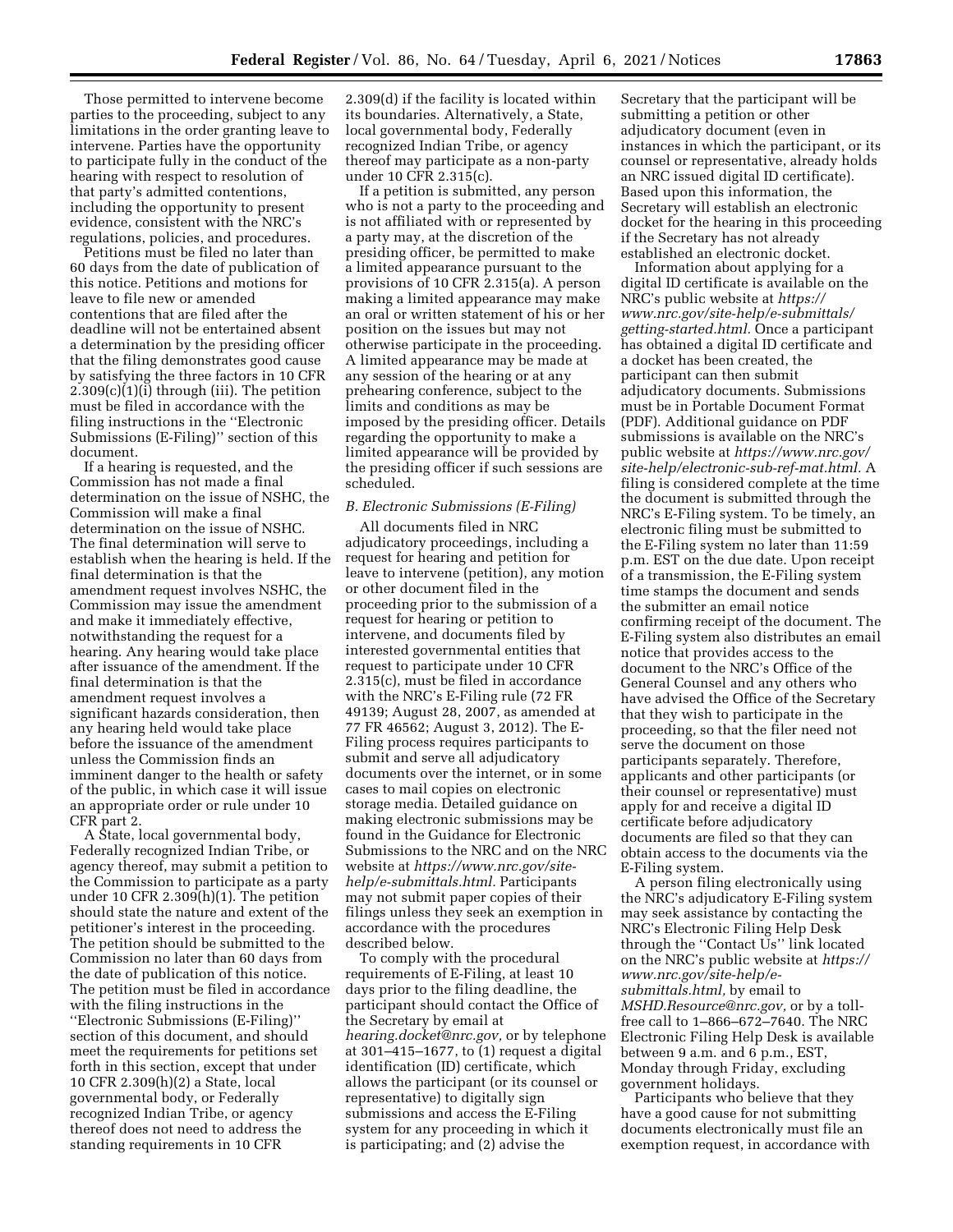10 CFR 2.302(g), with their initial paper filing stating why there is good cause for not filing electronically and requesting authorization to continue to submit documents in paper format. Such filings must be submitted by: (1) First class mail addressed to the Office of the Secretary of the Commission, U.S. Nuclear Regulatory Commission, Washington, DC 20555–0001, Attention: Rulemaking and Adjudications Staff; or (2) courier, express mail, or expedited delivery service to the Office of the Secretary, 11555 Rockville Pike, Rockville, Maryland 20852, Attention: Rulemaking and Adjudications Staff. Participants filing adjudicatory documents in this manner are responsible for serving the document on all other participants. Filing is considered complete by first-class mail as of the time of deposit in the mail, or

by courier, express mail, or expedited delivery service upon depositing the document with the provider of the service. A presiding officer, having granted an exemption request from using E-Filing, may require a participant or party to use E-Filing if the presiding officer subsequently determines that the reason for granting the exemption from use of E-Filing no longer exists.

Documents submitted in adjudicatory proceedings will appear in the NRC's electronic hearing docket which is available to the public at *[https://](https://adams.nrc.gov/ehd) [adams.nrc.gov/ehd,](https://adams.nrc.gov/ehd)* unless excluded pursuant to an order of the Commission or the presiding officer. If you do not have an NRC issued digital ID certificate as described above, click ''cancel'' when the link requests certificates and you will be automatically directed to the NRC's electronic hearing dockets where

you will be able to access any publicly available documents in a particular hearing docket. Participants are requested not to include personal privacy information, such as social security numbers, home addresses, or personal phone numbers in their filings, unless an NRC regulation or other law requires submission of such information. For example, in some instances, individuals provide home addresses in order to demonstrate proximity to a facility or site. With respect to copyrighted works, except for limited excerpts that serve the purpose of the adjudicatory filings and would constitute a Fair Use application, participants are requested not to include copyrighted materials in their submission.

#### **Holtec Decommissioning International, LLC; Oyster Creek Nuclear Generating Station; Forked River, NJ**

|                                                | $50 - 219.$                                                                                        |
|------------------------------------------------|----------------------------------------------------------------------------------------------------|
|                                                | December 8, 2020, January 29, 2021, and January 29, 2021.                                          |
|                                                | ML20345A249, ML21036A169, and ML21036A170.                                                         |
|                                                | Attachment 1 Section 5.2.                                                                          |
|                                                |                                                                                                    |
| Brief Description of Amendment(s)              | The proposed amendment would revise the Security Plan, Training and Qualification Plan, and        |
|                                                | Safeguards Contingency Plan (the "Plan" or "Security Plan") and remove the reference to            |
|                                                | section 73.55 of title 10 of the <i>Code of Federal Regulations</i> , reguirements from the Oyster |
|                                                | Creek Nuclear Generating Station (OCNGS) operating license. The Security Plan will super-          |
|                                                | sede the current Security Plan, Training and Qualification Plan, and Safeguards Contin-            |
|                                                | gency Plan at OCNGS. These changes will more fully reflect the permanently shutdown and            |
|                                                | defueled status of the facility, as well as the reduced scope of potential radiological acci-      |
|                                                | dents and security concerns, once all spent fuel has been permanently moved to dry cask            |
|                                                | storage within the onsite OCNGS independent spent fuel storage installation, an activity           |
|                                                |                                                                                                    |
|                                                | which is currently scheduled for completion in November 2021.                                      |
|                                                | NSHC.                                                                                              |
| Name of Attorney for Licensee, Mailing Address | Erin Connolly, Corporate Counsel—Legal, Holtec International, Krishna P. Singh Technology          |
|                                                | Campus, 1 Holtec Blvd., Camden, NJ 08104.                                                          |
| NRC Project Manager, Telephone Number          | Zahira Cruz Perez, 301-415-3808.                                                                   |
|                                                |                                                                                                    |

### **Order Imposing Procedures for Access to Sensitive Unclassified Non-Safeguards Information and Safeguards Information for Contention Preparation**

### **Holtec Decommissioning International, LLC; Oyster Creek Nuclear Generating Station; Forked River, NJ**

A. This Order contains instructions regarding how potential parties to this proceeding may request access to documents containing sensitive unclassified information (including SUNSI and SGI). Requirements for access to SGI are primarily set forth in 10 CFR parts 2 and 73. Nothing in this Order is intended to conflict with the SGI regulations.

B. Within 10 days after publication of this notice of hearing and opportunity to petition for leave to intervene, any potential party who believes access to SUNSI or SGI is necessary to respond to this notice may request access to SUNSI or SGI. A ''potential party'' is any

person who intends to participate as a party by demonstrating standing and filing an admissible contention under 10 CFR 2.309. Requests for access to SUNSI or SGI submitted later than 10 days after publication will not be considered absent a showing of good cause for the late filing, addressing why the request could not have been filed earlier.

C. The requestor shall submit a letter requesting permission to access SUNSI, SGI, or both to the Office of the Secretary, U.S. Nuclear Regulatory Commission, Washington, DC 20555– 0001, Attention: Rulemakings and Adjudications Staff, and provide a copy to the Deputy General Counsel for Hearings and Administration, Office of the General Counsel, U.S. Nuclear Regulatory Commission, Washington, DC 20555–0001. The expedited delivery or courier mail address for both offices is: U.S. Nuclear Regulatory Commission, 11555 Rockville Pike, Rockville, Maryland 20852. The email address for

the Office of the Secretary and the Office of the General Counsel are *[Hearing.Docket@nrc.gov](mailto:Hearing.Docket@nrc.gov)* and *[RidsOgcMailCenter.Resource@nrc.gov,](mailto:RidsOgcMailCenter.Resource@nrc.gov)*  respectively.1 The request must include the following information:

(1) A description of the licensing action with a citation to this **Federal Register** notice;

(2) The name and address of the potential party and a description of the potential party's particularized interest that could be harmed by the action identified in C.(1);

(3) If the request is for SUNSI, the identity of the individual or entity requesting access to SUNSI and the requestor's basis for the need for the information in order to meaningfully

<sup>1</sup>While a request for hearing or petition to intervene in this proceeding must comply with the filing requirements of the NRC's ''E-Filing Rule,'' the initial request to access SUNSI and/or SGI under these procedures should be submitted as described in this paragraph.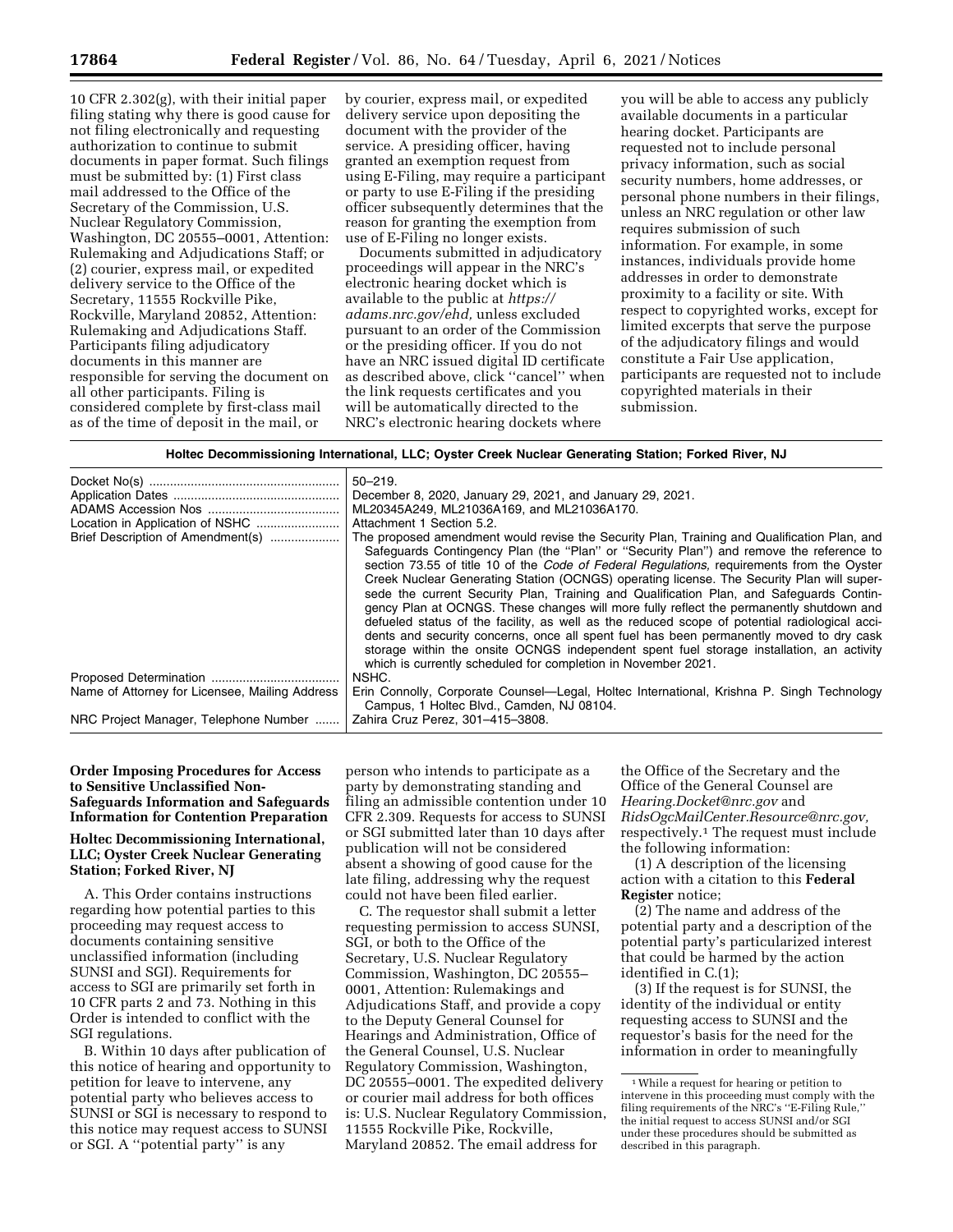participate in this adjudicatory proceeding. In particular, the request must explain why publicly available versions of the information requested would not be sufficient to provide the basis and specificity for a proffered contention; and

(4) If the request is for SGI, the identity of each individual who would have access to SGI if the request is granted, including the identity of any expert, consultant, or assistant who will aid the requestor in evaluating the SGI. In addition, the request must contain the following information:

(a) A statement that explains each individual's ''need to know'' the SGI, as required by 10 CFR 73.2 and 10 CFR 73.22(b)(1). Consistent with the definition of ''need to know'' as stated in 10 CFR 73.2, the statement must explain:

(i) Specifically why the requestor believes that the information is necessary to enable the requestor to proffer and/or adjudicate a specific contention in this proceeding; 2 and

(ii) The technical competence (demonstrable knowledge, skill, training or education) of the requestor to effectively utilize the requested SGI to provide the basis and specificity for a proffered contention. The technical competence of a potential party or its counsel may be shown by reliance on a qualified expert, consultant, or assistant who satisfies these criteria.

(b) A completed Form SF–85, ''Questionnaire for Non-Sensitive Positions,'' for each individual who would have access to SGI. The completed Form SF–85 will be used by the Office of Administration to conduct the background check required for access to SGI, as required by 10 CFR part 2, subpart C, and 10 CFR 73.22(b)(2), to determine the requestor's trustworthiness and reliability. For security reasons, Form SF–85 can only be submitted electronically through the Electronic Questionnaires for Investigations Processing website, a secure website that is owned and operated by the Defense Counterintelligence and Security Agency (DCSA). To obtain online access to the form, the requestor should contact the NRC's Office of Administration at 301–415–3710.3

(c) A completed Form FD–258 (fingerprint card), signed in original ink, and submitted in accordance with 10 CFR 73.57(d). Copies of Form FD–258 will be provided in the background check request package supplied by the Office of Administration for each individual for whom a background check is being requested. The fingerprint card will be used to satisfy the requirements of 10 CFR part 2, subpart C, 10 CFR 73.22(b)(1), and Section 149 of the Atomic Energy Act of 1954, as amended, which mandates that all persons with access to SGI must be fingerprinted for an FBI identification and criminal history records check.

(d) A check or money order payable in the amount of \$326.00 4 to the U.S. Nuclear Regulatory Commission for each individual for whom the request for access has been submitted.

(e) If the requestor or any individual(s) who will have access to SGI believes they belong to one or more of the categories of individuals that are exempt from the criminal history records check and background check requirements in 10 CFR 73.59, the requestor should also provide a statement identifying which exemption the requestor is invoking and explaining the requestor's basis for believing that the exemption applies. While processing the request, the Office of Administration, Personnel Security Branch, will make a final determination whether the claimed exemption applies. Alternatively, the requestor may contact the Office of Administration for an evaluation of their exemption status prior to submitting their request. Persons who are exempt from the background check are not required to complete the SF–85 or Form FD–258; however, all other requirements for access to SGI, including the need to know, are still applicable.

**Note:** Copies of documents and materials required by paragraphs C.(4)(b), (c), and (d) of this Order must be sent to the following address: U.S. Nuclear Regulatory Commission, Office of Administration, ATTN: Personnel Security Branch, Mail Stop TWFN– 07D04M, 11555 Rockville Pike, Rockville, MD 20852.

These documents and materials should *not* be included with the request

letter to the Office of the Secretary, but the request letter should state that the forms and fees have been submitted as required.

D. To avoid delays in processing requests for access to SGI, the requestor should review all submitted materials for completeness and accuracy (including legibility) before submitting them to the NRC. The NRC will return incomplete packages to the sender without processing.

E. Based on an evaluation of the information submitted under paragraphs C.(3) or C.(4) above, as applicable, the NRC staff will determine within 10 days of receipt of the request whether:

(1) There is a reasonable basis to believe the petitioner is likely to establish standing to participate in this NRC proceeding; and

(2) The requestor has established a legitimate need for access to SUNSI or need to know the SGI requested.

F. For requests for access to SUNSI, if the NRC staff determines that the requestor satisfies both E.(1) and E.(2) above, the NRC staff will notify the requestor in writing that access to SUNSI has been granted. The written notification will contain instructions on how the requestor may obtain copies of the requested documents, and any other conditions that may apply to access to those documents. These conditions may include, but are not limited to, the signing of a Non-Disclosure Agreement or Affidavit, or Protective Order setting forth terms and conditions to prevent the unauthorized or inadvertent disclosure of SUNSI by each individual who will be granted access to SUNSI.<sup>5</sup>

G. For requests for access to SGI, if the NRC staff determines that the requestor has satisfied both E.(1) and E.(2) above, the Office of Administration will then determine, based upon completion of the background check, whether the proposed recipient is trustworthy and reliable, as required for access to SGI by 10 CFR 73.22(b). If the Office of Administration determines that the individual or individuals are trustworthy and reliable, the NRC will promptly notify the requestor in writing. The notification will provide the names of approved individuals as well as the conditions under which the SGI will be provided. Those conditions may include, but are not limited to, the signing of a Non-Disclosure Agreement

<sup>2</sup>Broad SGI requests under these procedures are unlikely to meet the standard for need to know; furthermore, NRC staff redaction of information from requested documents before their release may be appropriate to comport with this requirement. These procedures do not authorize unrestricted disclosure or less scrutiny of a requestor's need to know than ordinarily would be applied in connection with an already admitted contention or non-adjudicatory access to SGI.

<sup>3</sup>The requestor will be asked to provide his or her full name, social security number, date and place of birth, telephone number, and email address. After providing this information, the requestor usually should be able to obtain access to the online form within one business day.

<sup>4</sup>This fee is subject to change pursuant to the DCSA's adjustable billing rates.

<sup>5</sup>Any motion for Protective Order or draft Non-Disclosure Affidavit or Agreement for SUNSI must be filed with the presiding officer or the Chief Administrative Judge if the presiding officer has not yet been designated, within 30 days of the deadline for the receipt of the written access request.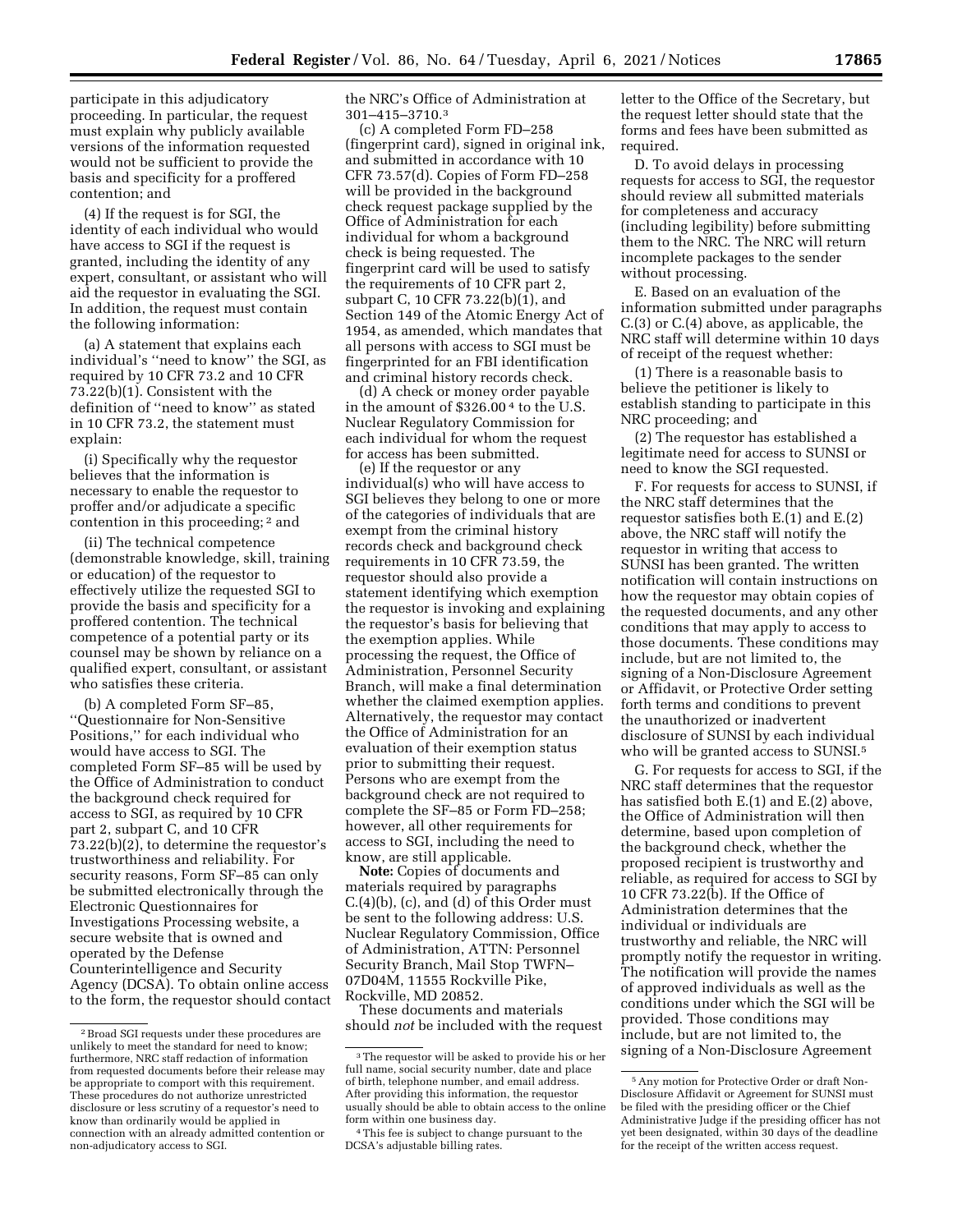or Affidavit, or Protective Order 6 by each individual who will be granted access to SGI.

H. Release and Storage of SGI. Prior to providing SGI to the requestor, the NRC staff will conduct (as necessary) an inspection to confirm that the recipient's information protection system is sufficient to satisfy the requirements of 10 CFR 73.22. Alternatively, recipients may opt to view SGI at an approved SGI storage location rather than establish their own SGI protection program to meet SGI protection requirements.

I. Filing of Contentions. Any contentions in these proceedings that are based upon the information received as a result of the request made for SUNSI or SGI must be filed by the requestor no later than 25 days after receipt of (or access to) that information. However, if more than 25 days remain between the petitioner's receipt of (or access to) the information and the deadline for filing all other contentions (as established in the notice of hearing or opportunity for hearing), the petitioner may file its SUNSI or SGI contentions by that later deadline.

J. Review of Denials of Access. (1) If the request for access to SUNSI or SGI is denied by the NRC staff either after a determination on standing and requisite need, or after a determination on trustworthiness and reliability, the NRC staff shall immediately notify the requestor in writing, briefly stating the reason or reasons for the denial.

(2) Before the Office of Administration makes a final adverse determination regarding the trustworthiness and reliability of the

proposed recipient(s) for access to SGI, the Office of Administration, in accordance with 10 CFR 2.336(f)(1)(iii), must provide the proposed recipient(s) any records that were considered in the trustworthiness and reliability determination, including those required to be provided under 10 CFR 73.57(e)(1), so that the proposed recipient(s) have an opportunity to correct or explain the record.

(3) The requestor may challenge the NRC staff's adverse determination with respect to access to SUNSI or with respect to standing or need to know for SGI by filing a challenge within 5 days of receipt of that determination with: (a) The presiding officer designated in this proceeding; (b) if no presiding officer has been appointed, the Chief Administrative Judge, or if he or she is unavailable, another administrative judge, or an Administrative Law Judge with jurisdiction pursuant to 10 CFR 2.318(a); or (c) if another officer has been designated to rule on information access issues, with that officer.

(4) The requestor may challenge the Office of Administration's final adverse determination with respect to trustworthiness and reliability for access to SGI by filing a request for review in accordance with 10 CFR  $2.336(f)(1)(iv)$ .

(5) Further appeals of decisions under this paragraph must be made pursuant to 10 CFR 2.311.

K. Review of Grants of Access. A party other than the requestor may challenge an NRC staff determination granting access to SUNSI whose release would harm that party's interest independent of the proceeding. Such a challenge must be filed within 5 days of

the notification by the NRC staff of its grant of access and must be filed with: (a) the presiding officer designated in this proceeding; (b) if no presiding officer has been appointed, the Chief Administrative Judge, or if he or she is unavailable, another administrative judge, or an Administrative Law Judge with jurisdiction pursuant to 10 CFR 2.318(a); or (c) if another officer has been designated to rule on information access issues, with that officer.

If challenges to the NRC staff determinations are filed, these procedures give way to the normal process for litigating disputes concerning access to information. The availability of interlocutory review by the Commission of orders ruling on such NRC staff determinations (whether granting or denying access) is governed by 10 CFR 2.311.7

L. The Commission expects that the NRC staff and presiding officers (and any other reviewing officers) will consider and resolve requests for access to SUNSI or SGI, and motions for protective orders, in a timely fashion in order to minimize any unnecessary delays in identifying those petitioners who have standing and who have propounded contentions meeting the specificity and basis requirements in 10 CFR part 2. The attachment to this Order summarizes the general target schedule for processing and resolving requests under these procedures.

*It is so ordered.* 

Dated: March 10, 2021.

For the Nuclear Regulatory Commission.

#### **Annette L. Vietti-Cook,**

*Secretary of the Commission.* 

ATTACHMENT 1—GENERAL TARGET SCHEDULE FOR PROCESSING AND RESOLVING REQUESTS FOR ACCESS TO SENSITIVE UNCLASSIFIED NON-SAFEGUARDS INFORMATION AND SAFEGUARDS INFORMATION IN THIS PROCEEDING

| Day | Event/activity                                                                                                                                                                                                                                                                                                                                                                                                                                                                                                                                                                                                                                                                                                                                                                                                                                                                                                                        |
|-----|---------------------------------------------------------------------------------------------------------------------------------------------------------------------------------------------------------------------------------------------------------------------------------------------------------------------------------------------------------------------------------------------------------------------------------------------------------------------------------------------------------------------------------------------------------------------------------------------------------------------------------------------------------------------------------------------------------------------------------------------------------------------------------------------------------------------------------------------------------------------------------------------------------------------------------------|
| 0   | Publication of Federal Register notice of hearing and opportunity to petition for leave to intervene, including order with instructions<br>for access requests.                                                                                                                                                                                                                                                                                                                                                                                                                                                                                                                                                                                                                                                                                                                                                                       |
| 10  | Deadline for submitting requests for access to Sensitive Unclassified Non Safeguards Information (SUNSI) and/or Safeguards Infor-<br>mation (SGI) with information: supporting the standing of a potential party identified by name and address; describing the need for<br>the information in order for the potential party to participate meaningfully in an adjudicatory proceeding; demonstrating that access<br>should be granted (e.g., showing technical competence for access to SGI); and, for SGI, including application fee for fingerprint/<br>background check.                                                                                                                                                                                                                                                                                                                                                          |
| 60  | Deadline for submitting petition for intervention containing: (i) Demonstration of standing; (ii) all contentions whose formulation does<br>not require access to SUNSI and/or SGI (+25 Answers to petition for intervention; +7 requestor/petitioner reply).                                                                                                                                                                                                                                                                                                                                                                                                                                                                                                                                                                                                                                                                         |
| 20  | U.S. Nuclear Regulatory Commission (NRC) staff informs the requestor of the staff's determination whether the request for access<br>provides a reasonable basis to believe standing can be established and shows (1) need for SUNSI or (2) need to know for SGI.<br>(For SUNSI, NRC staff also informs any party to the proceeding whose interest independent of the proceeding would be harmed by<br>the release of the information.) If NRC staff makes the finding of need for SUNSI and likelihood of standing, NRC staff begins doc-<br>ument processing (preparation of redactions or review of redacted documents). If NRC staff makes the finding of need to know for<br>SGI and likelihood of standing, NRC staff begins background check (including fingerprinting for a criminal history records check),<br>information processing (preparation of redactions or review of redacted documents), and readiness inspections. |

<sup>&</sup>lt;sup>6</sup> Any motion for Protective Order or draft Non-Disclosure Agreement or Affidavit for SGI must be filed with the presiding officer or the Chief Administrative Judge if the presiding officer has not yet been designated, within 180 days of the

deadline for the receipt of the written access request.<br><sup>7</sup>Requestors should note that the filing

requirements of the NRC's E-Filing Rule (72 FR 49139; August 28, 2007, as amended at 77 FR

46562; August 3, 2012) apply to appeals of NRC staff determinations (because they must be served on a presiding officer or the Commission, as applicable), but not to the initial SUNSI/SGI request submitted to the NRC staff under these procedures.